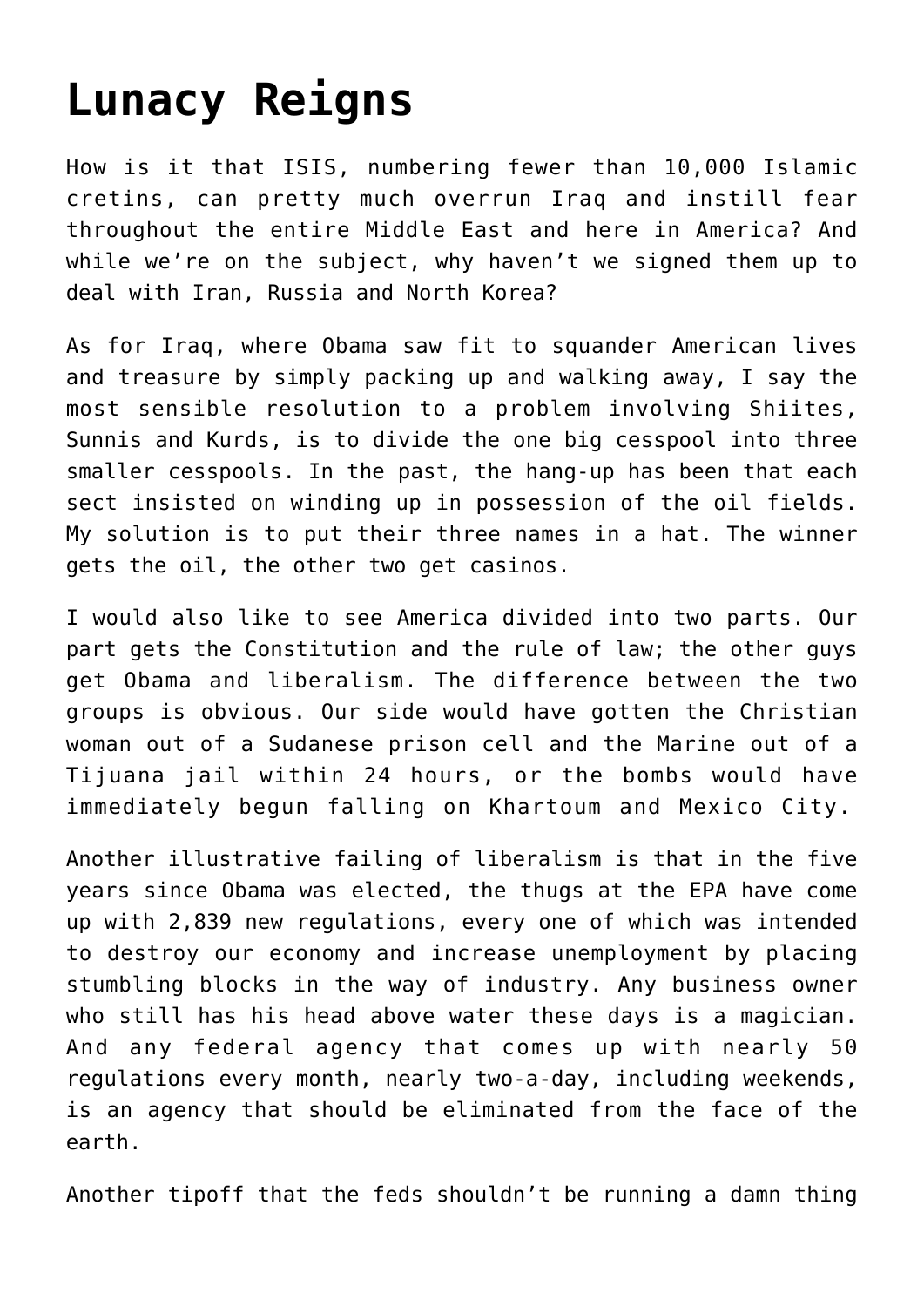is that the private sector fires its executives at a rate six times that of the public sector. Seriously, does anyone really believe that civil servants are as smart, as capable or as honest, as those employed in the real world, let alone six times as smart, capable and/or honest.

In spite of constantly being shot down by the Supreme Court, the alleged constitutional scholar in the White House, Barack ("Mr. I've Got a Pen and a Phone") Obama, in the words of my friend Steve Maikoski: "Continues to ignore his constitutional duties, not just to respect the limitations of presidential power, but to take care that the laws of the land are faithfully executed."

With disgusting regularity, Obama and his bitch at the Justice Department, Eric Holder, refuse to enforce those laws, such as the Defense of Marriage Act or the ones dealing with illegal drugs and illegal aliens, which they happen to disagree with; and to arbitrarily re-write others, such as the Affordable Care Act.

My biggest concern isn't even with Obama, but with an electorate that continues to approve of the job he's doing by managing to ignore the havoc he's wreaking. From my vantage point, it seems that while he keeps giving us wake-up calls, 40% of Americans keep hitting the snooze button and going back to sleep.

Obama lies about our getting to keep our doctors and our health insurance, lies about Benghazi, lies about the VA, lies about the IRS, and then lies about lying, and the response of most Democrats is to pull the blankets over their ears and….zzzzzzzz.

The truth is that it's hard to find good news anywhere these days. For instance, when he was campaigning in 2012, Obama kept reminding us that Osama bin Laden was dead, but G.M. was alive. General Motors, which began being called Government